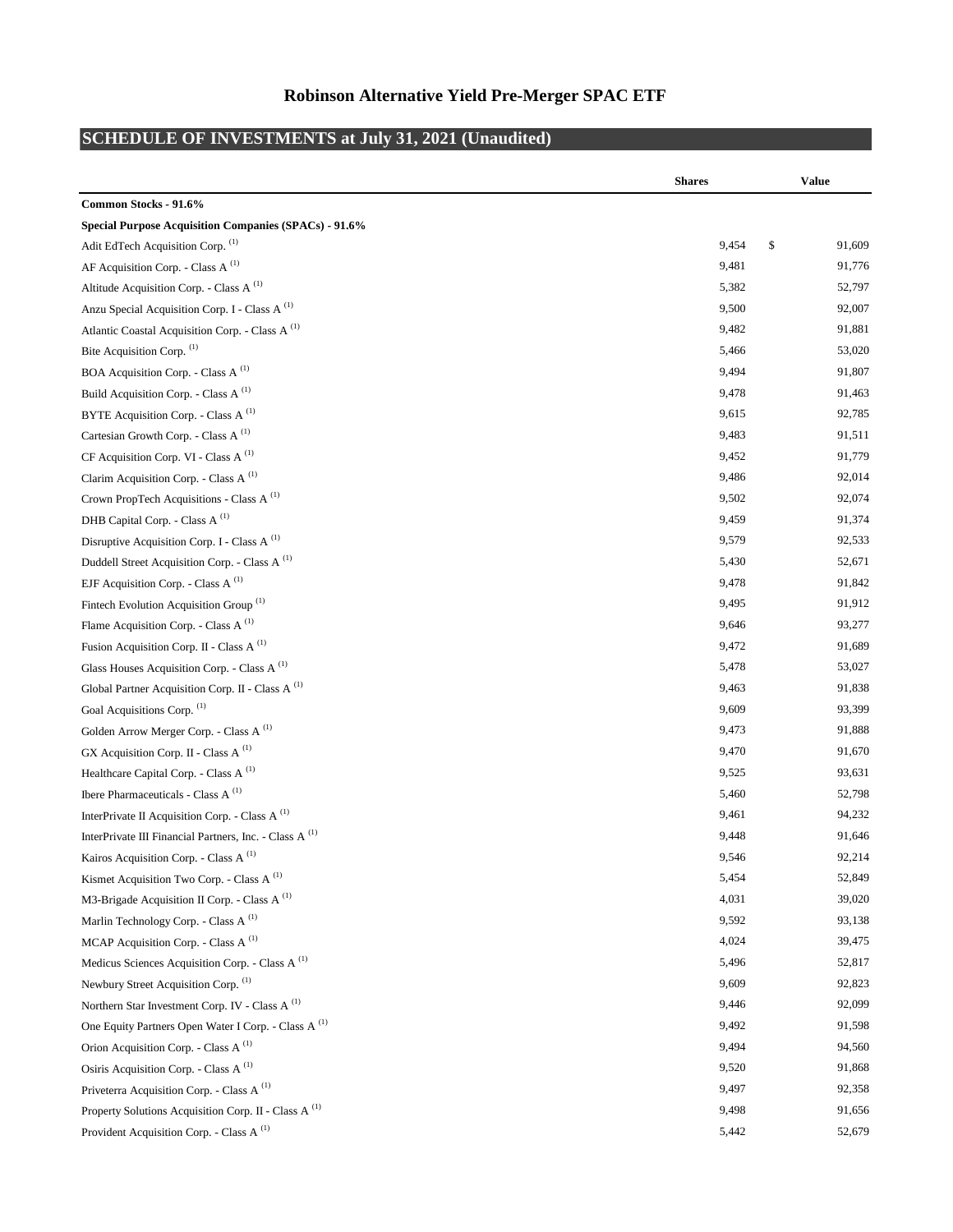| Rosecliff Acquisition Corp. I - Class A $(1)$                      | 9,491 | 91,968    |
|--------------------------------------------------------------------|-------|-----------|
| Ross Acquisition Corp. II - Class A $^{(1)}$                       | 9,474 | 91,614    |
| RXR Acquisition Corp. - Class A $^{(1)}$                           | 9,416 | 91,759    |
| Science Strategic Acquisition Corp. Alpha - Class A <sup>(1)</sup> | 5,442 | 53,168    |
| SilverBox Engaged Merger Corp. I - Class A <sup>(1)</sup>          | 9,468 | 91,366    |
| Tailwind International Acquisition Corp. - Class A $^{(1)}$        | 5,460 | 52,935    |
| Tailwind Two Acquisition Corp. - Class A $^{(1)}$                  | 9,603 | 93,629    |
| TB SA Acquisition Corp. - Class A $(1)$                            | 9,490 | 91,341    |
| Tech and Energy Transition Corp. - Class A $^{(1)}$                | 9,474 | 91,614    |
| TLG Acquisition One Corp. - Class A $(1)$                          | 9,487 | 92,119    |
| Twelve Seas Investment Co. II - Class A <sup>(1)</sup>             | 9,497 | 91,741    |
| Z-Work Acquisition Corp. - Class A $^{(1)}$                        | 9,477 | 91,548    |
| <b>Total Common Stocks</b>                                         |       |           |
| (Cost \$4,575,205)                                                 |       | 4,569,906 |

|                                                             | <b>Units</b> |         |
|-------------------------------------------------------------|--------------|---------|
| Units $-5.6\%$                                              |              |         |
| <b>Special Purpose Acquisition Companies (SPACs) - 5.6%</b> |              |         |
| Colombier Acquisition Corp. (1)(2)                          | 9,348        | 92,732  |
| Global Consumer Acquisition Corp. (1)(3)                    | 9,306        | 92,827  |
| Thunder Bridge Capital Partners IV, Inc. (1)(4)             | 9,422        | 93,466  |
| <b>Total Units</b>                                          |              |         |
| (Cost \$278,461)                                            |              | 279,025 |
|                                                             |              |         |

|                                                                                                    | <b>Shares</b> |       |
|----------------------------------------------------------------------------------------------------|---------------|-------|
| Warrants - 0.9%                                                                                    |               |       |
| Adit EdTech Acquisition Corp., Strike Price \$11.50, Expires 12/31/2027 <sup>(1)</sup>             | 2,012         | 1,181 |
| AF Acquisition Corp., Strike Price \$11.50, Expires 03/31/2028 <sup>(1)</sup>                      | 1,338         | 1,164 |
| Anzu Special Acquisition Corp. I, Strike Price \$11.50, Expires 12/31/2027 <sup>(1)</sup>          | 1,346         | 1,131 |
| Atlantic Coastal Acquisition Corp., Strike Price \$11.50, Expires 12/31/2027 <sup>(1)</sup>        | 1,340         | 1,219 |
| BOA Acquisition Corp., Strike Price \$11.50, Expires 02/22/2028 <sup>(1)</sup>                     | 1,348         | 1,112 |
| Build Acquisition Corp., Strike Price \$11.50, Expires $04/29/2023$ <sup>(1)</sup>                 | 1,347         | 1,199 |
| Cartesian Growth Corp., Strike Price \$11.50, Expires 12/31/2027 <sup>(1)</sup>                    | 1,343         | 1,209 |
| CF Acquisition Corp. VI, Strike Price \$11.50, Expires $02/18/2028$ <sup>(1)</sup>                 | 1,008         | 1,169 |
| Clarim Acquisition Corp., Strike Price \$11.50, Expires 12/31/2027 <sup>(1)</sup>                  | 1,344         | 1,156 |
| Crown PropTech Acquisitions, Strike Price \$11.50, Expires 12/31/2027 <sup>(1)</sup>               | 1,347         | 1,236 |
| DHB Capital Corp., Strike Price \$11.50, Expires 03/15/2028 <sup>(1)</sup>                         | 1,341         | 1,173 |
| EJF Acquisition Corp., Strike Price \$11.50, Expires $02/28/2027$ <sup>(1)</sup>                   | 1,343         | 1,159 |
| Fintech Evolution Acquisition Group, Strike Price \$11.50, Expires 03/31/2028 <sup>(1)</sup>       | 1,343         | 1,330 |
| Fusion Acquisition Corp. II, Strike Price \$11.50, Expires 12/31/2027 <sup>(1)</sup>               | 1,339         | 1,165 |
| Global Partner Acquisition Corp. II, Strike Price \$11.50, Expires 12/31/2027 <sup>(1)</sup>       | 673           | 707   |
| Golden Arrow Merger Corp., Strike Price \$11.50, Expires 07/31/2026 <sup>(1)</sup>                 | 1,347         | 1,086 |
| GX Acquisition Corp. II, Strike Price \$11.50, Expires 12/31/2028 <sup>(1)</sup>                   | 1,342         | 1,389 |
| InterPrivate II Acquisition Corp., Strike Price \$11.50, Expires 12/31/2028 <sup>(1)</sup>         | 807           | 1,053 |
| InterPrivate III Financial Partners, Inc., Strike Price \$11.50, Expires 12/31/2027 <sup>(1)</sup> | 804           | 828   |
| M3-Brigade Acquisition II Corp., Strike Price \$11.50, Expires 12/31/2027 <sup>(1)</sup>           | 1.343         | 1,464 |
| MCAP Acquisition Corp., Strike Price \$11.50, Expires $12/31/2027$ <sup>(1)</sup>                  | 1,341         | 1,582 |
| Northern Star Investment Corp. IV, Strike Price \$11.50, Expires 12/31/2027 <sup>(1)</sup>         | 672           | 790   |
| One Equity Partners Open Water I Corp., Strike Price \$11.50, Expires 12/31/2027 <sup>(1)</sup>    | 1,342         | 1,329 |
| Orion Acquisition Corp., Strike Price \$11.50, Expires 02/19/2026 <sup>(1)</sup>                   | 1,011         | 1,092 |